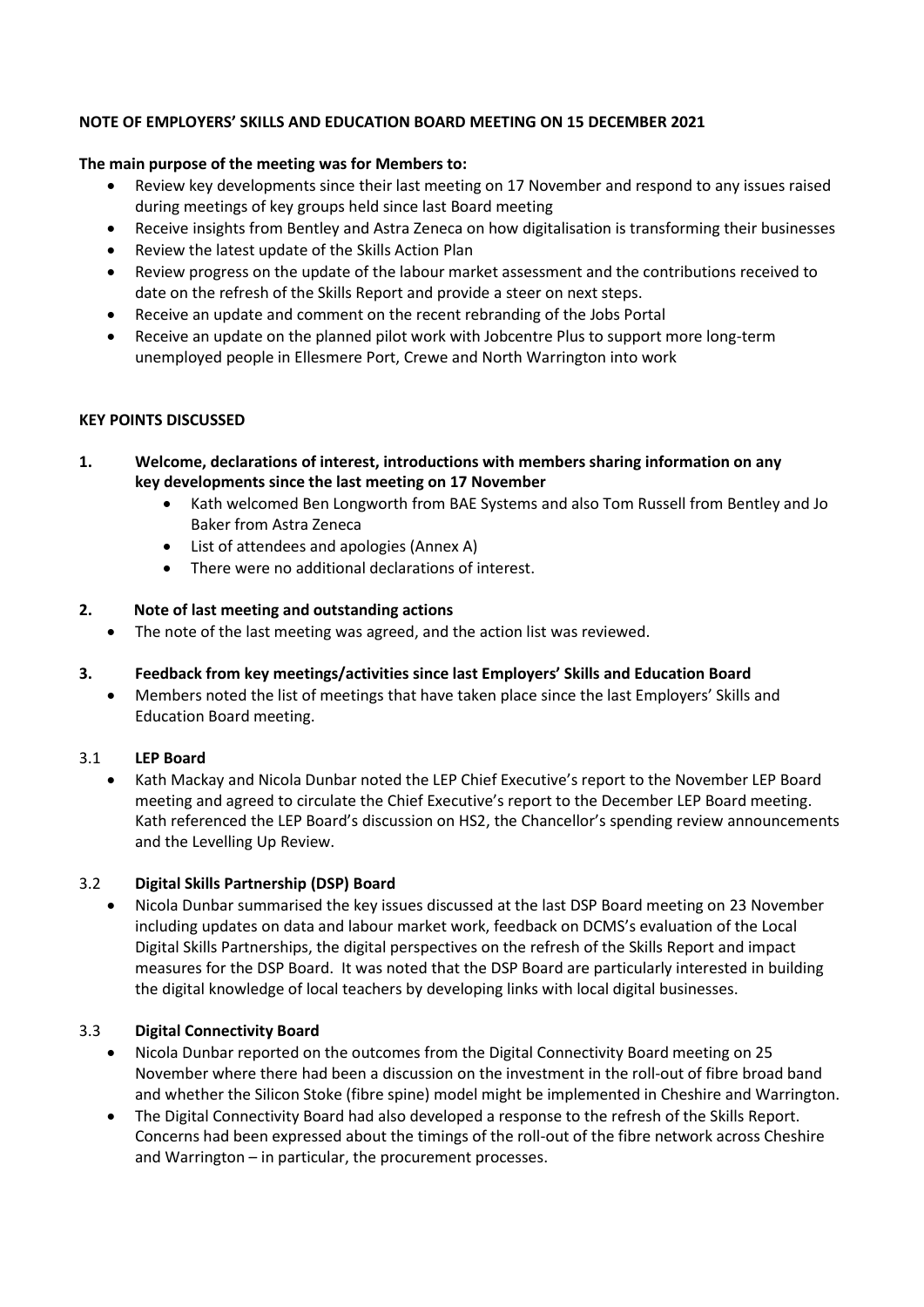### 3.4 **Pledge Board**

- Paul Colman noted that a key focus of the Pledge Board is the development of a Strategic Careers Hub Plan – to be submitted to the Department for Education/Careers and Enterprise Company by 15 January. The Strategic Plan will build on and be informed by the refresh of the Skills report. The first and second drafts of the Plan will be shared with the Employers Skills and Education Board and the Pledge Board as well as local Pledge Boards in January. **ACTION TREVOR LANGSTON AND GRACE SHELDON**
- Paul also noted the focus of the Pledge on supporting the development of T-levels across Cheshire and Warrington and the focus on the employment readiness programme including mock assessment centres.

# **3.5 Accelerate**

- Kurt Allman reported that the DWP after over 100 days of consideration had accepted the University's programme change request and had then asked for a response from the University and the LEP within 6 days. The DWP had not imposed any financial penalties in response to the programme change request.
- Kurt will now share a draft report on Accelerate with Kath Mackay and Pat Jackson (not for wider circulation). **ACTION KURT**. Kurt will also share a paper on the lessons learnt from Accelerate **ACTION KURT**

### 3.6 **Institute of Technology (IoT) and Skills Accelerator**

- In Dhesi's absence Pat Jackson provided a brief update on the progress of the IoT bid. Pat agreed to share a short briefing note on the IoT. **ACTION PAT JACKSON**
- **4. An Insight Into How Digtalisation is Transforming Business Processes in Bentley and Astra Zeneca**
	- Tom Russell and Jo Baker presented a series of slides to illustrate how digitalisation is transforming business processes in Bentley and Astra Zeneca.
	- During the subsequent discussion the following points were made:
		- There is a gap in the provision of short courses that provide modules of training to meet the specific upskilling needs in the workforce. Even where courses are available processes within businesses get in the way of employers accessing the courses for employees.
		- o The next big issue for Bentley is decarbonisation and green issues.
		- $\circ$  When looking at skills needs, we need to consider how new technologies and ideas are developed and reach consumer markets and whether the associated skills will meet 'niche' or 'mainstream' business needs. (Jo referenced concepts presented in a book 'Diffusion of Innovations' by Everett M. Rogers).
		- o Too many schools have digital equipment e.g., 3D printers that they do not know how to use effectively in the curriculum – there is a bid issue around how to upskill teachers in new technologies.
		- $\circ$  How information about new technologies can get to smaller businesses in a way that does not over-whelm them and how might we link smaller businesses to the innovation being adopted in larger businesses.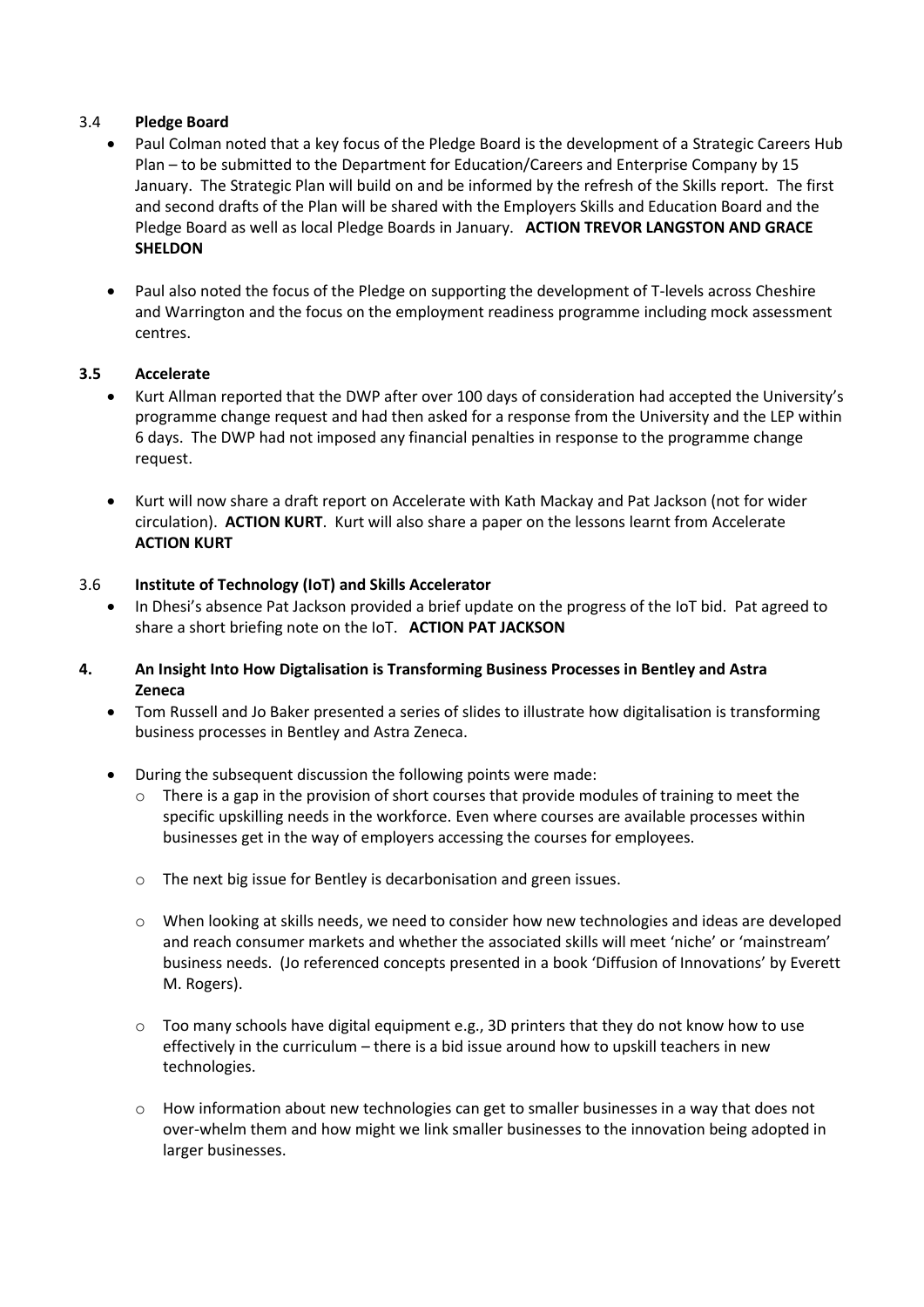# 5. **Refresh of Skills Report and Underpinning Labour Market Assessment**

- Pat Jackson reminded Members that the Department for Education had asked them to undertake a 'light touch' refresh of the Skills report by the end of January 2022. The refresh included an update of the Labour Market Assessment. The latest update of the Labour Market Assessment had been discussed by the Data and Labour Market Steering Group earlier in the week.
- To date a number of partners including the LEP Board and the Employers' Skills and Education Board had highlighted issues that should be addressed during the refresh of the Skills Report – comments received were summarised in a slide presentation.
- David Brennan provided an update on progress to date in the refresh of the Labour Market Assessment.
- In the subsequent discussion Members queried the level of economic inactivity in Cheshire East and noted that numbers of people across Cheshire and Warrington choosing early retirement. It was also noted that there had been a significant reduction in the number of self-employed people in the area.
- Next steps the Labour Market Assessment will be finalised, and a draft refresh of the Skills Report will be discussed with Members at their next Board meeting on 19 January 2022.
- Members noted the latest update of the Skills Action Plan.

# 6. **Any Other Business**

# **6.1 Jobs Portal**

- Sarah Williams presented a series of slides summarising the latest development of the Jobs Portal including the re-brand and the latest analysis of the certifications being specified in current job vacancies.
- **6.2 Planned pilot work with Jobcentre Plus to support more long-term unemployed people in Ellesmere Port, Crewe and North Warrington** into work
	- Pat Jackson briefly outlined the pilot proposed by Jobcentre Plus to work with the Workforce Recovery Group on long-term unemployed people in Ellesmere Port, Crewe and Warrington.

# 7. **Date of next meetings**

- The next meeting will be held on 19 January 2022 via teams.
- Members agreed that, in the light of the current Covid situation, their February and March meetings would also be held via Microsoft Teams.